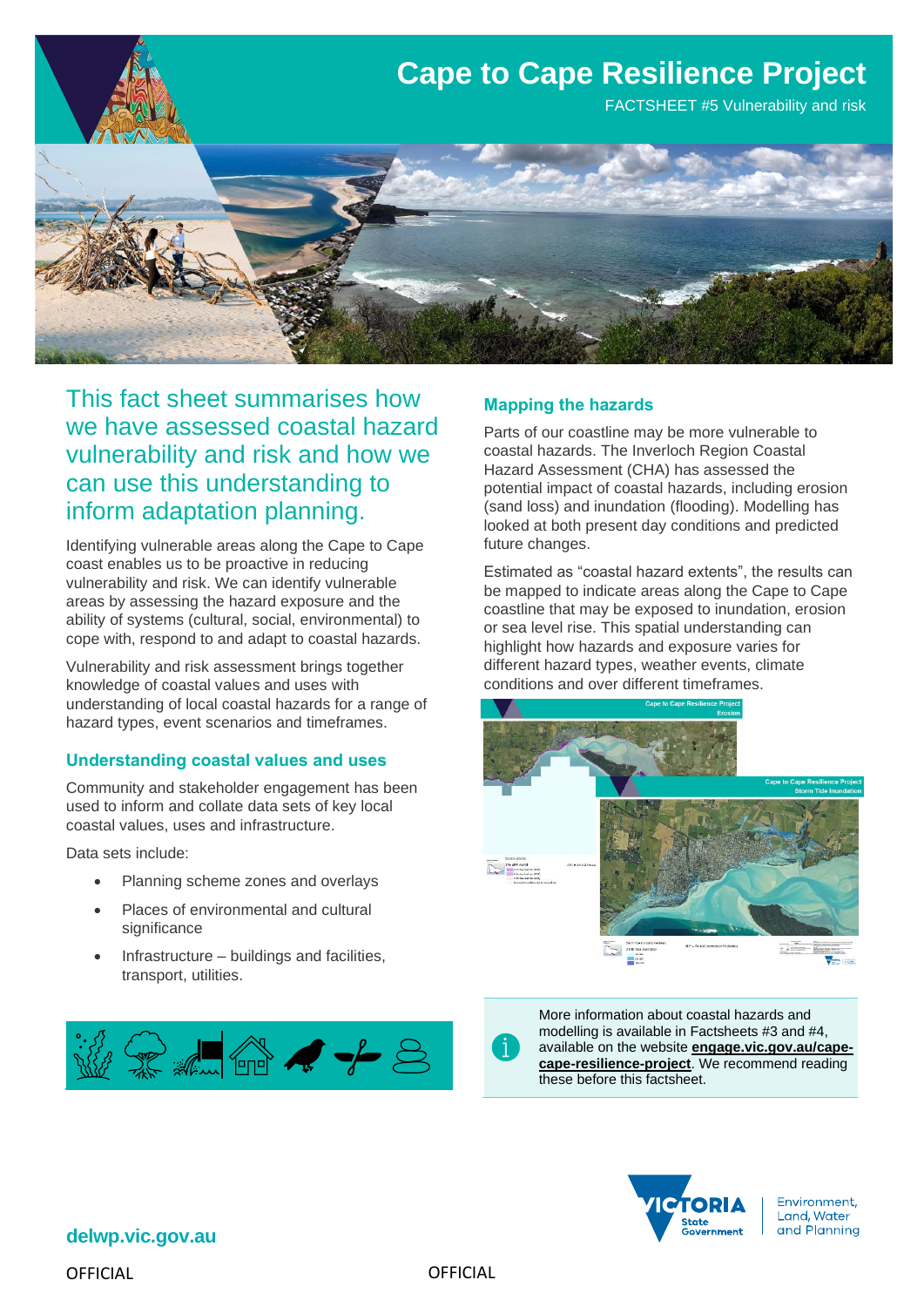# **Cape to Cape Resilience Project**

We can explore vulnerability and risk by considering the values, uses and infrastructure that are located in the identified hazard areas. An exposure analysis is used to determine what values and uses are impacted by hazards. This informs the risk and vulnerability assessment and shows where adaptation (hazard mitigation) might be necessary.

## **Assessing vulnerability**

Vulnerability assessment provides initial information on the susceptibility of areas and communities to coastal hazards and is commonly undertaken prior to a risk assessment.

Assessing coastal hazard vulnerability considers:

- potential impact of hazard exposure
- the sensitivity of our values and uses
- adaptive capacity of each value/use.

**Coastal vulnerability** – The susceptibility of people and places along the coast to adverse impacts from coastal hazards. Includes the degree of exposure, and ability to cope with, respond to and adapt to coastal hazards.

## **Assessing risk**

Coastal hazard risk is the potential for coastal hazards to impact on things we value, where the outcome is uncertain.

**Risk assessment** – A systematic process of evaluating the potential risks (likelihood and consequence) of coastal hazards, helping to inform a risk management response and adaptation actions.

It combines likelihood of the coastal hazard (i.e. a hazard event) and the potential consequence to the value/use exposed to that hazard.





Informed by **Community Values Study**, **Cultural Values Assessment** and land/asset management protocols

**Likelihood** of exposure to coastal hazards is determined by the probability (chance) of an event occurring. An 'event' is a storm or weather event that may cause inundation (flooding) or erosion along the coast. An event might include high winds, high tides and/or rainfall leading to high catchment (river) flow. For this assessment, we have various scenarios from more frequent to rarer events, and multiple sea level rise scenarios.

The **consequence** (impact/outcome) of a value or use being exposed to coastal hazard/s are tailored based on local stakeholder and community feedback and informed by the Cultural and Community Values studies. Consequence ratings can also vary for hazard types (erosion and inundation) and consider short and long term impacts.

### Consequence themes include:

| <b>Community</b><br>and lifestyle          | <b>Place and</b><br>planning                                                      | <b>Environment</b>        |
|--------------------------------------------|-----------------------------------------------------------------------------------|---------------------------|
| - Lifestyle<br>- Access<br>- Public safety | - Cultural landscapes<br>- Property and<br>infrastructure<br>- Economy and growth | - Environmental<br>values |

A consequence matrix can be used to assign individual ratings to each value and use. This may range from *negligible* where little to no impact is felt, to *extreme* where there are severe, widespread impacts, damage or loss of life.

## **Evaluating risk**

Risk can be assessed at various scales – from a regional level to individual sites and assets. Once



**OFFICIAL delwp.vic.gov.au**